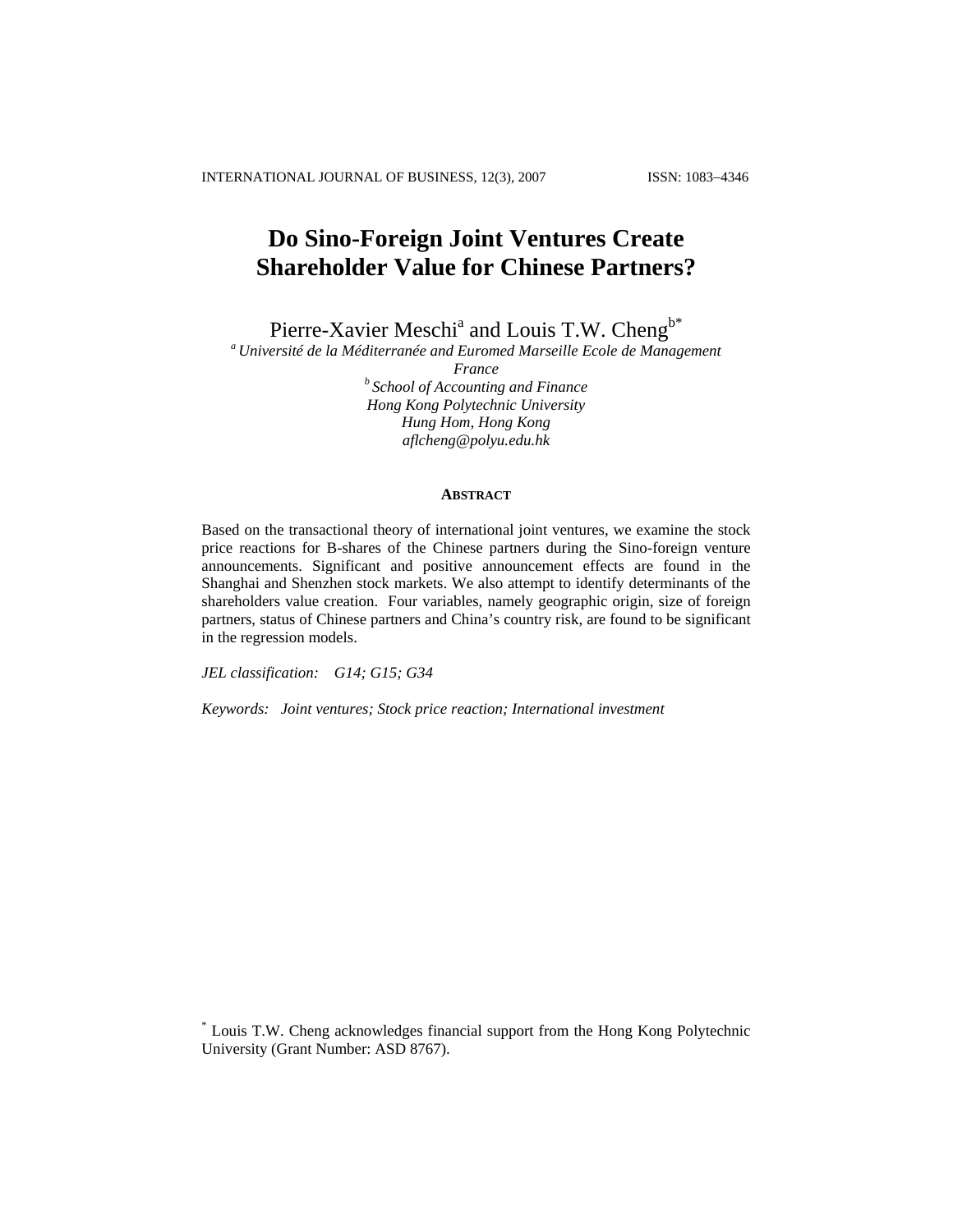### **I. INTRODUCTION**

One of the most striking features in China's economic life this year is the surge in overseas direct investment. The investment volume is expected to surpass \$US 50 billion this year, hitting an all-time high (MOFTEC Bulletin, 2003). This was how the Ministry of Foreign Trade and Economic Cooperation (MOFTEC) first assessed the amount of foreign direct investment (FDI) in China for the year 2002. Such a level of foreign investment is impressive, indicating that China is the world's main recipient of foreign capital. In fact, such a record is extremely significant because the FDI flows have been increasing in China while they were generally decreasing in the rest of the world. For instance, FDI flows in the world have decreased from \$US 1,500 billion in 1999 to 700 billion in 2000, then further down to 580 billion in 2001.

European and US stock markets usually react significantly to announcements of investment in China (Gupta et al., 1991; Chen et al., 1991; Hu et al., 1992; Cheng et al., 1998; Cheng and McDonald, 2001; Meschi and Cheng, 2002; Meschi and Hubler, 2003). Results from various event studies showed that, apart from a few exceptions, Sino-European and Sino-US joint ventures create shareholder value for European and US partners (see Table 1). Even though, since 1997, international joint ventures are no longer the main FDI entry mode in China in terms of dollar value, particularly comparing with acquisitions and wholly-owned subsidiaries (MOFTEC Bulletin, 2001), they remain an important FDI channel for various strategic reasons. Generally speaking, Sino-foreign joint ventures are formed and organized as follows: the foreign partner provides the joint venture with upstream resources such as funding and production technology (Connolly, 1984; Pan, 1996). The Chinese partner provides downstream resources such as connections with local government officials, access to distribution channel and personnel, and knowledge of local regulations (Inkpen and Beamish, 1997; Kale and Anand, 2001).

As it can be observed in Table 1, many empirical studies examine the stock market reactions to international joint ventures in China. However, these studies always take the viewpoint of the foreign partners (namely, that of the European or US partners). But adopting the viewpoint of the local partners, one can raise the following research questions: do Sino-foreign joint ventures create shareholder value for Chinese partners? Is the shareholder value creation of Chinese partners similar to that of foreign partners? This article aims at addressing these different research questions. More specifically, the purpose of this article is to examine the stock market reactions to Sinoforeign joint ventures from the viewpoint of the Chinese partners. The transaction cost theory will be used as a theoretical lens to explain the shareholder value creation of Chinese partners and to gain a better understanding of its determinants.

Some empirical studies analyzed the partner performance in international joint ventures using the transaction cost theory (Nee, 1992; Yan and Gray, 1994; Mjoen and Tallman, 1997; Hennart et al., 1998). However, in these studies, the transactional analysis is made exclusively from the perspective of foreign partners. Given the differences in contributions and objectives of foreign and Chinese partners, it is unlikely that the transactional analysis of the performance of Chinese partners would result in similar findings as documented for the foreign partners. This leads us to formulate a third research question: do transaction costs incurred by Chinese partners affect their performance?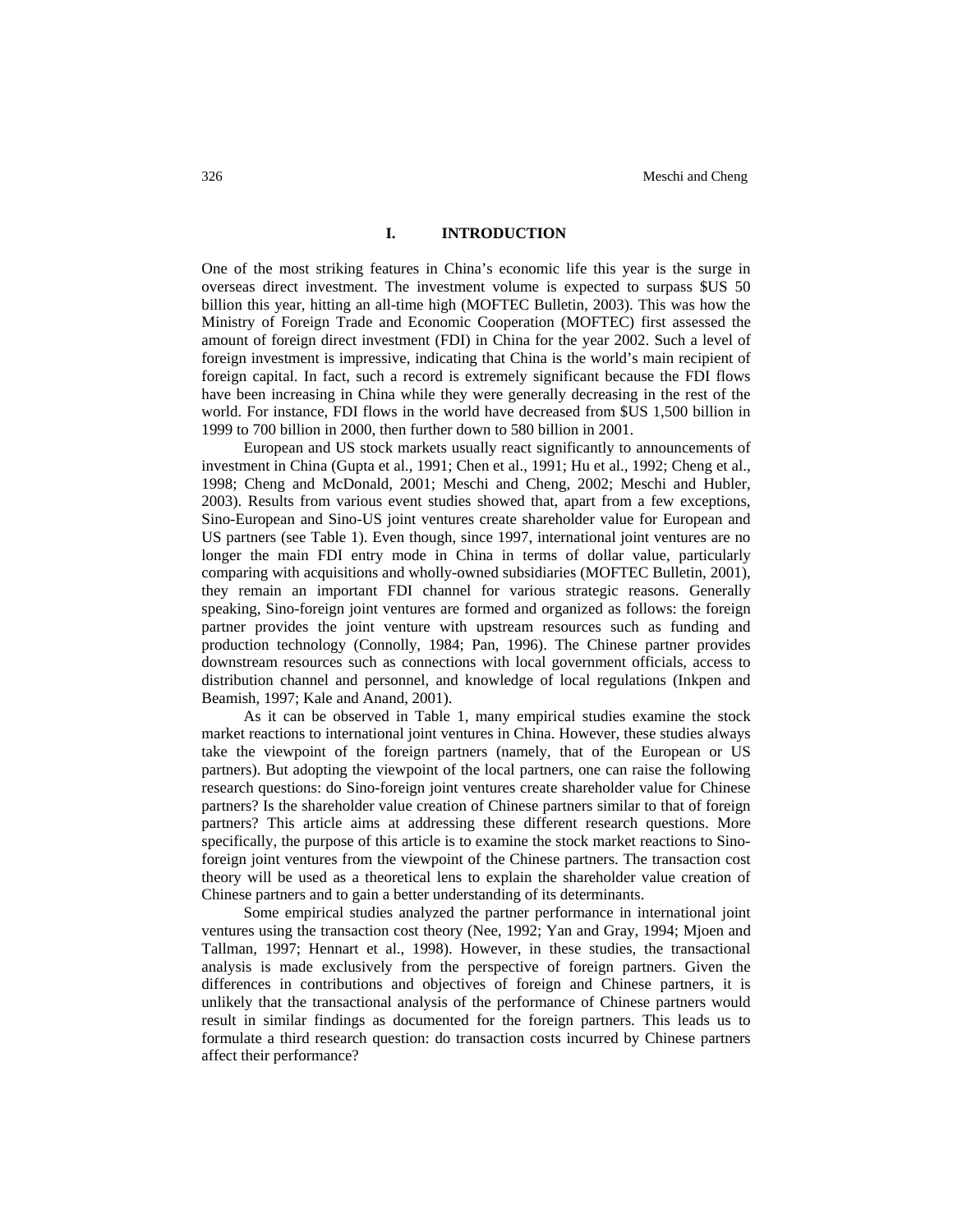This article is structured as follows. The first part summarizes the main findings of the literature on the shareholder value creation of European and US partners in international joint ventures formed in China. The second part introduces the transactional theoretical framework and formulates research hypotheses relating the shareholder value creation of Chinese partners to variables derived from the transaction cost theory. The third part describes the event study methodology and the sample of 92 Chinese partners involved in Sino-foreign joint ventures. In a fourth part, the article presents the main findings. The conclusion discusses the shareholder value creation of Chinese partners in international joint ventures in comparison with that of foreign partners and proposes directions for future research.

# **II. FORMATION OF INTERNATIONAL JOINT VENTURES IN CHINA AND SHAREHOLDER VALUE CREATION OF EUROPEAN AND US PARTNERS**

The implementation of the open door policy by Deng Xiaoping in 1978 initiated a flow of FDI in China, which has never stopped growing since then. From July  $1<sup>st</sup>$  1979, the Chinese government authorized the formation of Sino-foreign joint ventures in China. Many studies have examined the economic and financial advantages that foreign firms could gain from such an investment. In the early 1990s, two US studies (Chen et al., 1991; Gupta et al., 1991) were among the earliest in the literature to address the issue of shareholder value creation in relation to Sino-foreign joint venture announcements. They both reached the same conclusion that US firms forming an international joint venture in China create shareholder value (see Table 1). These studies found that announcements of Sino-US joint venture have a significant and positive stock market impact. The US partners have abnormal returns of around 0.5% on the announcement day and around 1% when abnormal returns are cumulated over a relatively short period around the announcement date (see  $CAR_{-1,+1}$  and  $CAR_{-5,+5}$ ). Later, other studies confirmed this initial finding using US data (Hu et al., 1992; Cheng et al., 1998; Cheng and MacDonald, 2001) and European data (Meschi and Cheng, 2002). However, Meschi and Hubler (2003) found discordant results. They reported negative cumulative abnormal returns for French firms forming Sino-French joint ventures. Nevertheless, these negative results have been largely caused by the period of study (1994-2000). Possibly the 1997 Asian economic crisis and the subsequent deterioration of the China's country risk have exercised a negative influence on stock market reactions to announcements of Sino-French joint venture during this period.

These studies also examined different factors that may affect the abnormal returns of foreign partners. Some variables were examined by several studies (namely, contract amount, industry, location in China, equity ownership of Sino-foreign joint ventures, local and international experience of foreign partners, and country risk), while other variables were only examined once (size of foreign partners and technology intensity). Concerning the variables that were examined in these studies, Table 1 shows that most of them obtained similar results. This was the case for industry, location in China, equity ownership of Sino-foreign joint ventures, local experience of foreign partners, and country risk.

Apart from the country risk, which has a negative impact on stock market valuation (Cheng and McDonald, 2001; Meschi and Hubler, 2003), all these variables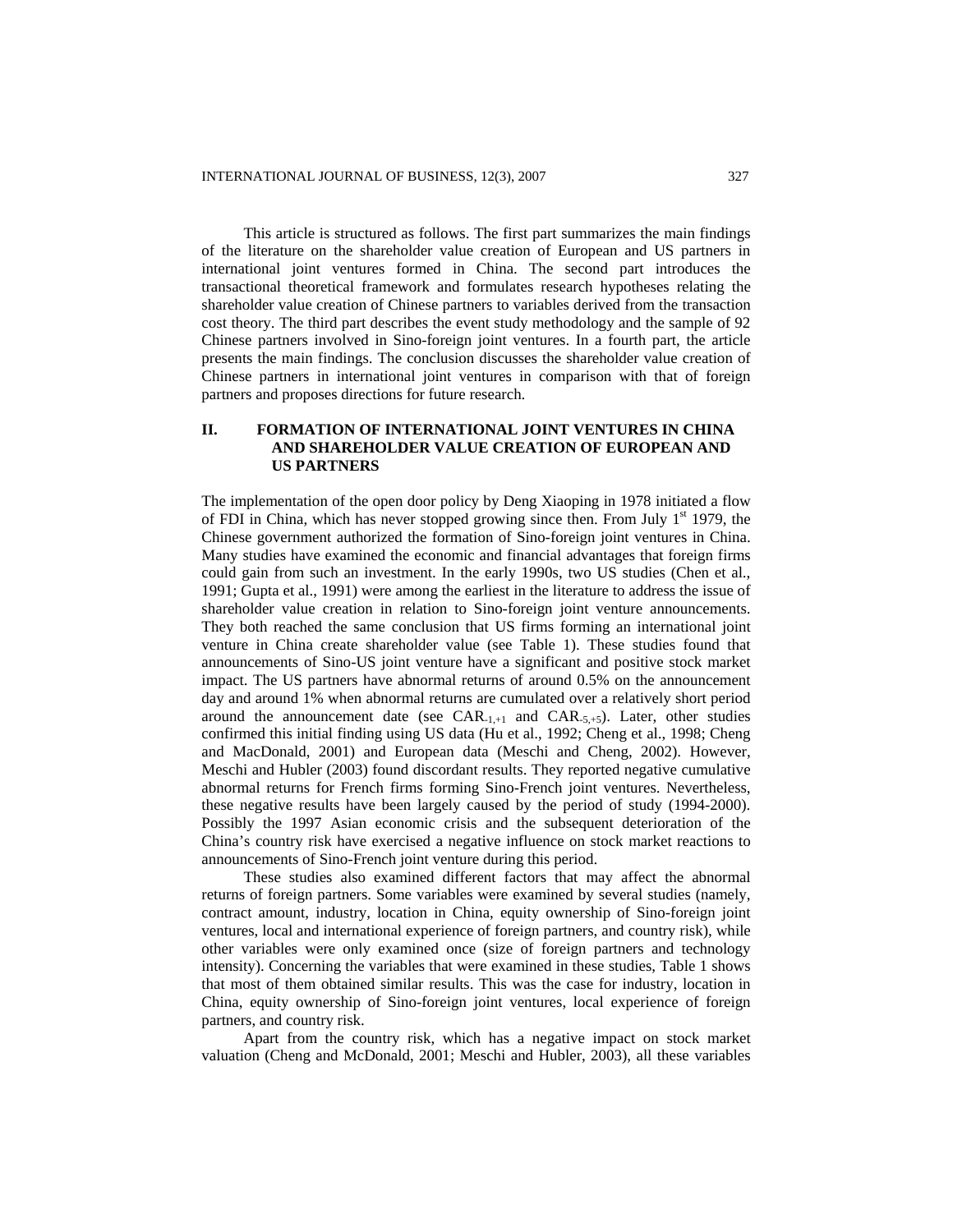have no influence on abnormal returns of foreign partners. It is important to note that the empirical studies presented in Table 1 did not lead to the same conclusion regarding the stock market reactions to contract amount of Sino-foreign joint ventures and international experience of foreign partners. The stock market reactions to contract amount are significant and negative as reported by Chen et al. (1991), while this relationship is not found to be significant by Meschi and Hubler (2003). Among the studies that examined the stock market impact of international experience of foreign partners, Meschi and Hubler (2003) reported a significant and positive impact; Hu et al. (1992) found a significant and negative impact, while Chen et al. (1991) stated that this variable did not have a significant impact.

For the variables examined only once (namely, size of foreign partners and technology intensity), results by Chen et al. (1991) and Gupta et al. (1991) stated that Sino-foreign joint ventures that have low capital intensity or high technology intensity create shareholder value. On the other hand, no significant valuation effects are observed when joint ventures have high capital intensity or low technology intensity. The size of foreign partners is also found to have no valuation effects.

## **III. TRANSACTION COST THEORY AND SHAREHOLDER VALUE CREATION OF CHINESE PARTNERS IN INTERNATIONAL JOINT VENTURES IN CHINA: DEFINITION OF RESEARCH HYPOTHESES**

This paper draws on the transaction cost theory to gain a better understanding of the performance of Chinese partners in Sino-foreign joint ventures. More specifically, the transaction cost theory offers a theoretical framework for analyzing the shareholder value creation of Chinese partners as well as its determinants. This theory has proven to be relevant in explaining the performance of foreign partners in international joint ventures (Nee, 1992; Yan and Gray, 1994; Mjoen and Tallman, 1997; Hennart et al., 1998). Since the transaction cost theory is an appropriate theoretical framework for understanding why foreign partners in international joint ventures benefit from significant and positive valuation effects, we chose to use the same theoretical framework to analyze the shareholder value creation of Chinese partners.

According to the transaction cost theory, foreign partners aiming to access local partner's downstream resources (namely, connections with local government officials, access to distribution channel and personnel, and knowledge of local regulations) tend to privilege joint ventures over acquisitions or wholly-owned subsidiaries. Similar rationale can be applied to Chinese partners, even when the targeted resources are of a different nature. When the transfer or replication of upstream resources such as technological and financial resources is too costly, Chinese firms will choose joint venture as governance structure to access these upstream resources. However, there exists a difference in transaction costs borne by each partner (Luo et al., 2001). While transaction costs associated with international joint ventures are high for both partners, on average, transaction costs of foreign partners are higher than those of Chinese partners. This is because technological and financial resources contributed to international joint ventures by foreign partners are less tacit, more easily codifiable and thus transferable. Nevertheless, foreign partners remain "myopic" in the Chinese environment as they do not fully understand and identify the political and economic environment, local culture, and the key players. Thus, although they benefit from major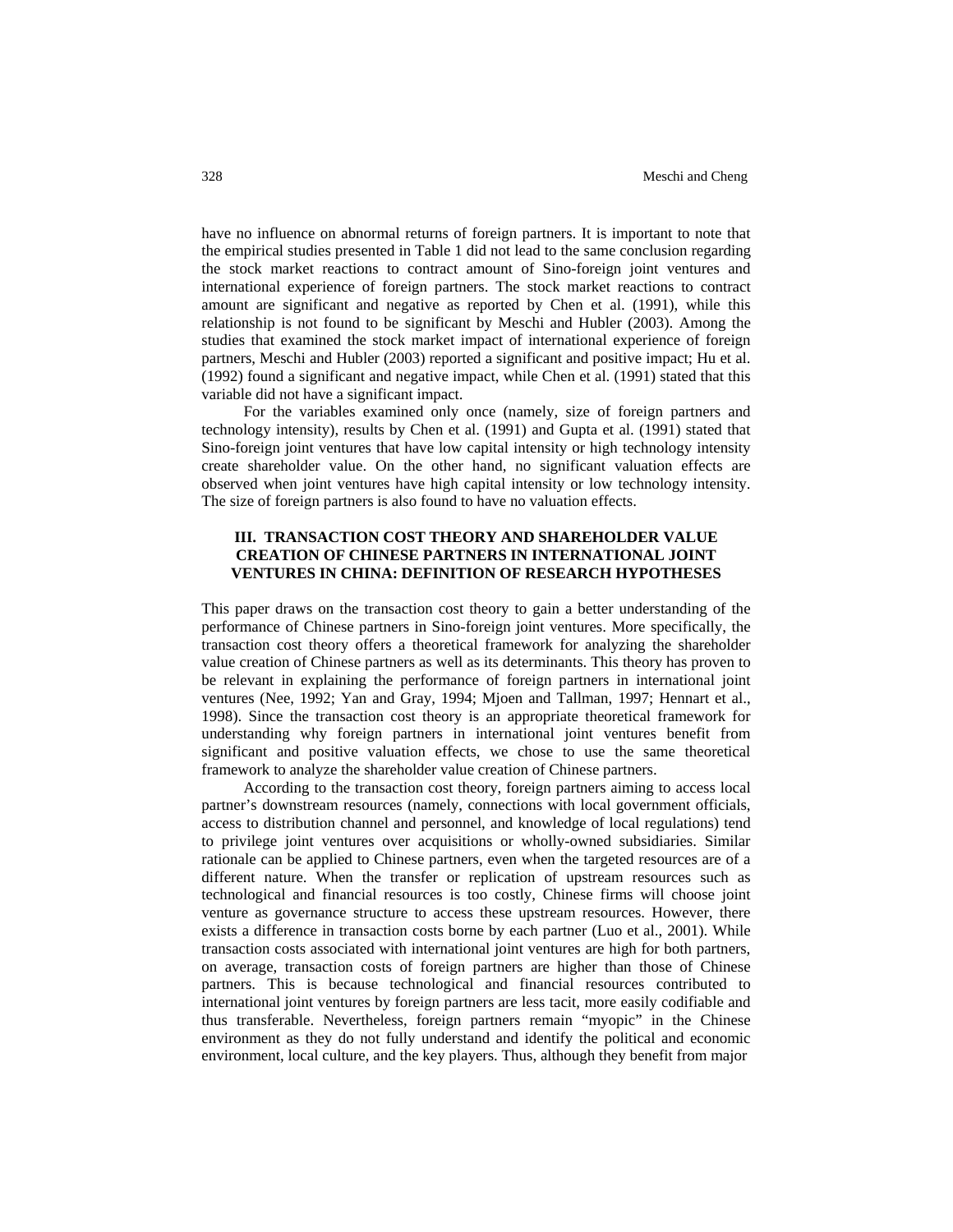|    | <b>Study</b>                         | <b>Sample</b><br><b>Size</b> | Geographic<br>Origin of<br>Foreign<br><b>Partners</b> | of<br><b>Study</b> | <b>Period Announcement</b><br><b>Stock Market</b><br>Effect* | Cumulative<br><b>Stock Market</b><br>Performance* | <b>Explanatory Variables</b>                                                                                                                                                                                                                                    |
|----|--------------------------------------|------------------------------|-------------------------------------------------------|--------------------|--------------------------------------------------------------|---------------------------------------------------|-----------------------------------------------------------------------------------------------------------------------------------------------------------------------------------------------------------------------------------------------------------------|
| 1. | Gupta et al.<br>(1991)               | 86                           | USA                                                   | 1979-<br>1987      | 0.45%                                                        | $[-1, +1]$<br>0.97%                               | - Capital intensity<br>$(low - positive impact,$<br>strong $-$ n.s.)<br>- Technology intensity<br>$(low - n.s., strong - positive$<br>impact)                                                                                                                   |
| 2. | Chen et al.<br>(1991)                | 88                           | <b>USA</b>                                            | 1980-<br>1989      | 0.52%                                                        | $[-1, +1]$<br>1.12%<br>$[-5, +5]$<br>1.32%        | - Contract amount (negative<br>impact)<br>- Asian experience of foreign<br>partners (n.s.)<br>- International experience of<br>foreign partners (n.s.)<br>- Size of foreign partners<br>(n.s.)                                                                  |
| 3. | Hu et al.<br>(1992)                  | 42                           | <b>USA</b>                                            | 1983-<br>1989      |                                                              | $[-1, +1]$<br>0,72%<br>$[-5, +5]$<br>1,05%        | - International experience of<br>foreign partners<br>$(low - positive impact,$<br>strong $-$ n.s.)                                                                                                                                                              |
|    | 4. Cheng et al.<br>(1998)            | 103                          | <b>USA</b>                                            | 1973-<br>1993      | 0.43%                                                        | $[-1, +1]$<br>1.02%<br>$[-10, +10]$<br>1.6%       | - Industry (n.s.)<br>- Local experience of foreign<br>partners (n.s.)<br>- Investment location in China<br>(n.s.)                                                                                                                                               |
| 5. | Cheng and<br>McDonald<br>(2001)      | 124                          | <b>USA</b>                                            | 1984-<br>1993      |                                                              | $[-1, +1]$<br>0.92%                               | - Local experience of foreign<br>partners (n.s.)<br>- Country risk (negative<br>impact)                                                                                                                                                                         |
|    | <b>6.</b> Meschi and<br>Cheng (2002) | 68                           | Europe                                                | 1998-<br>2001      |                                                              | $[-10, +10]$<br>1.95%                             | - Industry (n.s.)<br>- Equity ownership (n.s.)<br>- Investment location in China<br>$(cosatal - n.s., mainland -$<br>positive impact)<br>- Contract amount (n.s.)<br>- Local experience of foreign<br>partners (n.s.)                                           |
|    | 7. Meschi and<br>Hubler<br>(2003)    | 47                           | France                                                | 1994-<br>2000      |                                                              | $[-2, +2]$ -<br>0.96%<br>$[-7, +7]$ -<br>1.04%    | - Industry (n.s.)<br>- Equity ownership (n.s.)<br>- Investment location in China<br>(n.s.)<br>- Country risk (negative<br>impact)<br>- Local experience of foreign<br>partners (n.s.)<br>- International experience of<br>foreign partners (positive<br>impact) |

| Table 1                                                                                |
|----------------------------------------------------------------------------------------|
| Summary of research literature on the valuation effects of Sino-foreign joint ventures |

\* denotes statistical significance at the 5% level. n.s. means not significant.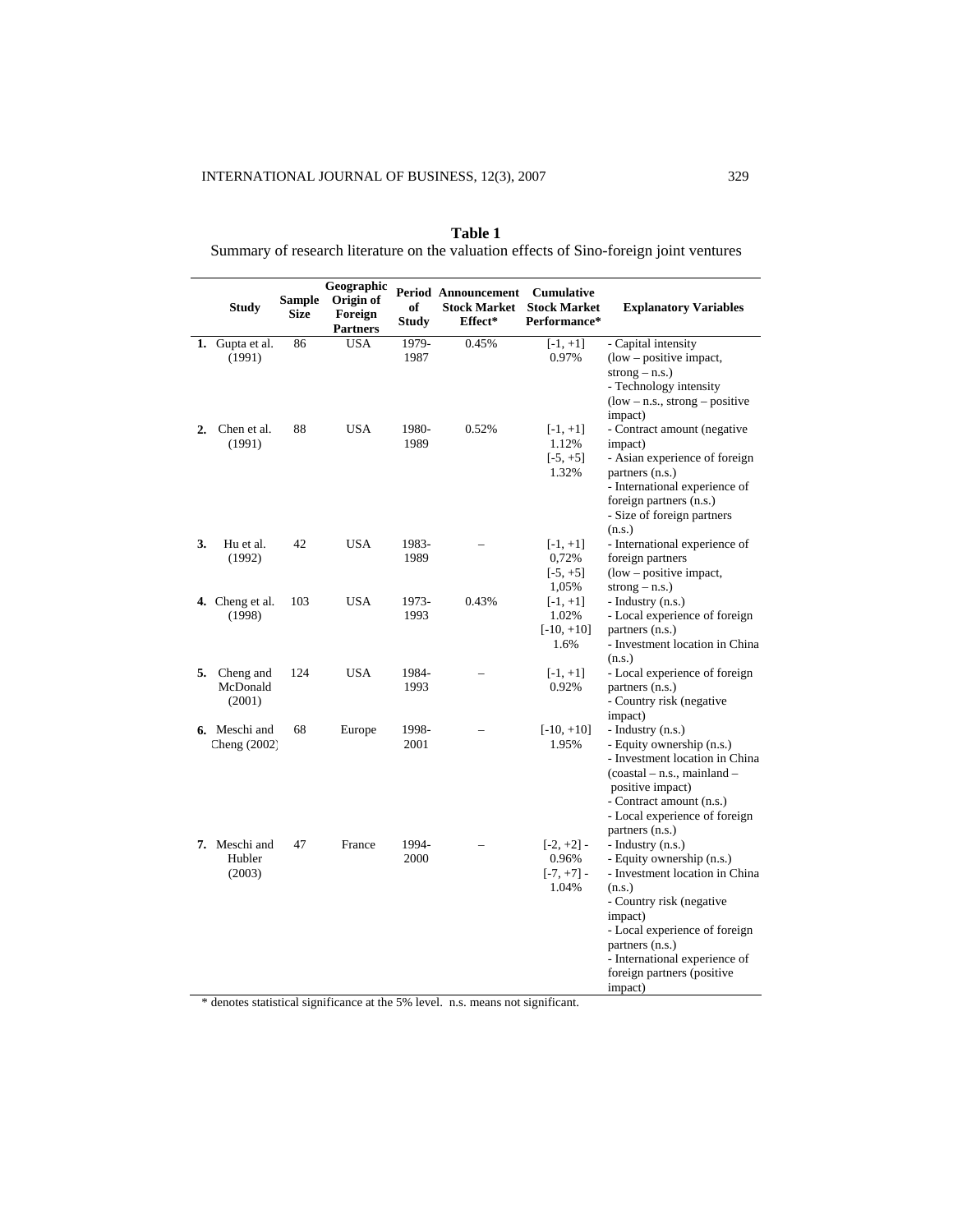technological and financial resources, foreign partners are highly dependent on their Chinese partners. These arguments lead to the following hypothesis:

Hypothesis 1: Chinese firms involved in an international joint venture benefit from positive valuation effects.

Several variables derived from the transaction cost theory may affect the shareholder value creation of Chinese partners. More specifically, these variables include the control of the international joint venture, joint venture experience of Chinese partners, and China's country risk. Regarding the control of international joint ventures, many studies use joint venture equity ownership as a proxy (Killing, 1983; Zeira and Shenkar, 1990; Hennart, 1991; Bleeke and Ernst, 1991). Thus, these studies assumed that the partner holding the majority equity stake has greater control over the joint venture's management. As pointed out by Mjoen and Tallman (1997: 259), equity position often determines the composition of the board of directors, and the board usually appoints high-level executives [of the joint venture]. Drawing on the transaction cost theory, one can consider that the control of the international joint venture facilitates the resources transfer and the achievement of each partner's goals while limiting their opportunistic behaviour within the venture. The need for control of the international joint venture is related to the strategic nature of the resources exchanged by the partners. In the case of Sino-foreign joint ventures, since the resources sought by foreign partners (namely, downstream resources) and Chinese partners (namely, upstream resources) are necessary for the success of their business strategy, it is in their own interests to hold a majority equity stake in order to exercise maximum control of the joint venture's management. This leads to the second research hypothesis:

Hypothesis 2: Chinese partners holding majority equity stake of the international joint venture benefit from higher stock market valuation than those who hold a minority or a 50% equity stake of the venture.

The transaction costs borne by the partners may also decrease if they have been previously involved in several international joint ventures and benefit from an experiential learning. As firms gain experience in international joint ventures, the costs of monitoring operations and managing the transactions between partners decrease. Experienced partners are likely to have fewer monitoring and managerial problems and become more efficient in transferring resources within international joint ventures. Organizational learning theory supports this argument, which suggests that organizations learn from their experience. Nevertheless, firms do not learn in the same way and at the same pace. This results in differences in the learning outcomes of experienced firms (Cohen and Levinthal, 1990). Therefore, through more and more experiences of international joint venture, partners gradually develop a specific organizational capacity that can be applied to subsequent joint ventures. Such a capacity has different definitions. Some scholars defined it as partnering skills (Barkema et al., 1997), alliance capability (Anand and Khanna, 2000) or collaborative know-how (Simonin, 1997). From the viewpoint of transaction cost theory, these learning outcomes enable firms to more easily detect and manage their partners' opportunistic behaviour, and therefore to reduce transaction costs. The impact of the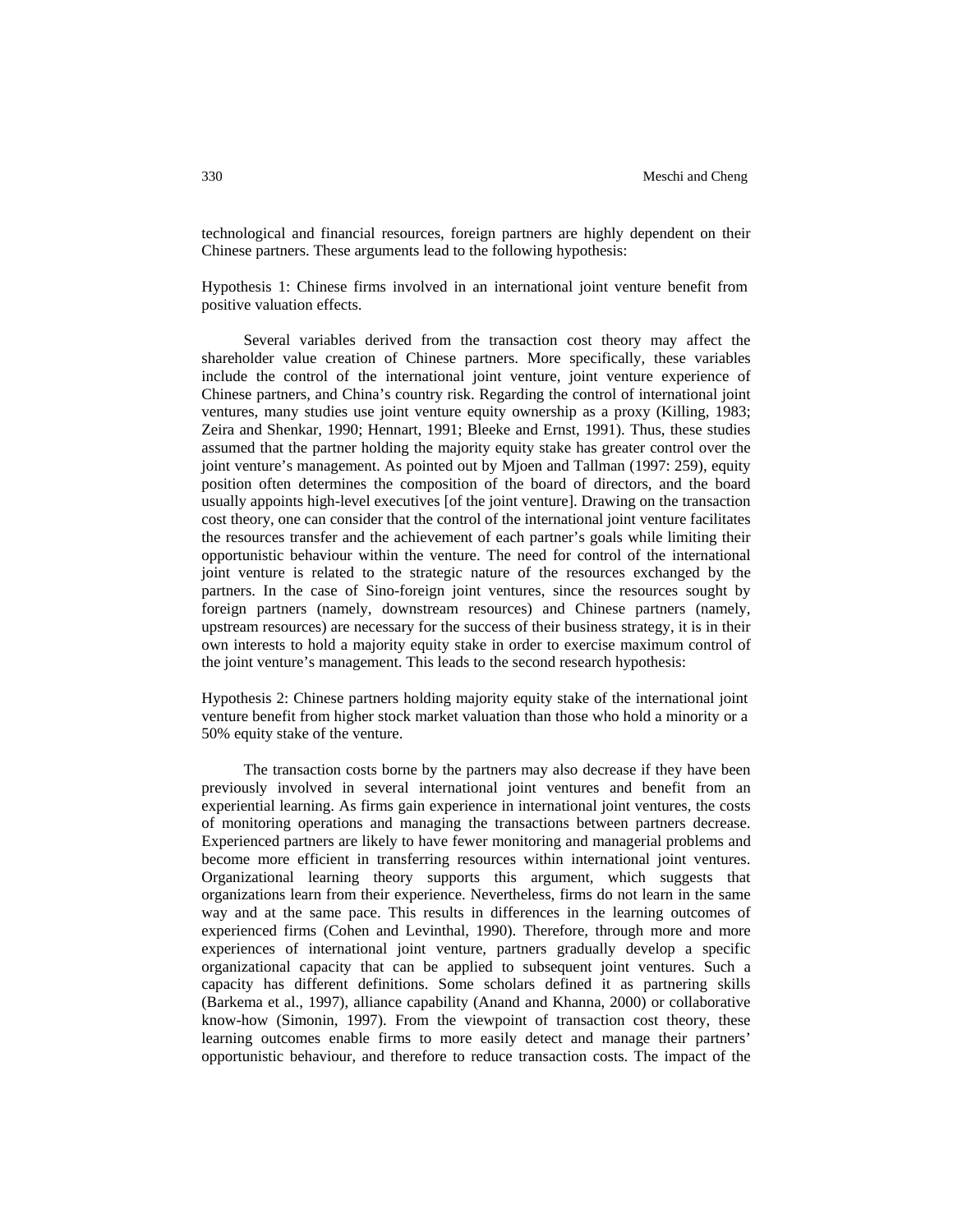accumulation of experience on the partner performance has been examined empirically in some studies: we find strong evidence that firms learn to create more value as they accumulate experience in joint venturing (Anand and Khanna, 2000: 313). Considering that the accumulation of experience produces a positive effect to Chinese firms, we can formulate the third research hypothesis as follows:

Hypothesis 3: Experienced Chinese firms involved in an international joint venture benefit from higher stock market valuation than those who have little or no experience.

For foreign partners, one of the main advantages of forming international joint ventures in emerging countries is that they can rely on a local partner to protect them from political and economic risk. An international joint venture helps the foreign partners to reduce or control environmental uncertainty. As Reuer (2001: 32) observed it, the local partner acts as a buffer. While foreign partners may have major technological and financial resources, they nevertheless face challenges in understanding the local environment, and having difficulty in operating the business smoothly and profitably in a long horizon. These challenges are all the more critical in emerging countries. In this context, foreign partners are highly dependent on the local partner. Many studies suggest a positive relationship between country risk and foreign partner's dependence on local partner. From the viewpoint of the Chinese partners, environmental uncertainty and country risk decrease their transaction costs by facilitating the transactions between partners and by limiting the foreign partner's opportunistic behaviour. This leads to the fourth research hypothesis:

Hypothesis 4: The China's country risk has a positive influence on the stock market valuation of Chinese partners involved in an international joint venture.

## **IV. RESEARCH METHODOLOGY: SAMPLE DESCRIPTION, VARIABLES AND EVENT STUDY METHODOLOGY**

The initial sample comprises Chinese firms announcing the formation of joint ventures with foreign partners in China between January 1999 and January 2004. These announcements are collected from Chinese daily newspapers (South China Morning Post and China Daily) and international daily newspapers (Financial Times and Wall Street Journal). When an announcement is made by several daily newspapers, only the earlier announcement is retained. We define the announcement date (day 0) as the date of the first publication of the announcement. Another requirement is that at least one of the Chinese partners involved in the international joint ventures is listed in either Shanghai or Shenzhen stock market. We carefully checked whether each Chinese firm's share was regularly and daily traded or not. Eleven Chinese firms were removed from the sample due to infrequent trading. In the end, the research sample is made up of 92 Chinese partners for which abnormal returns are calculated. Table 2 reports the distribution of the sample by year, industry, country of foreign partners.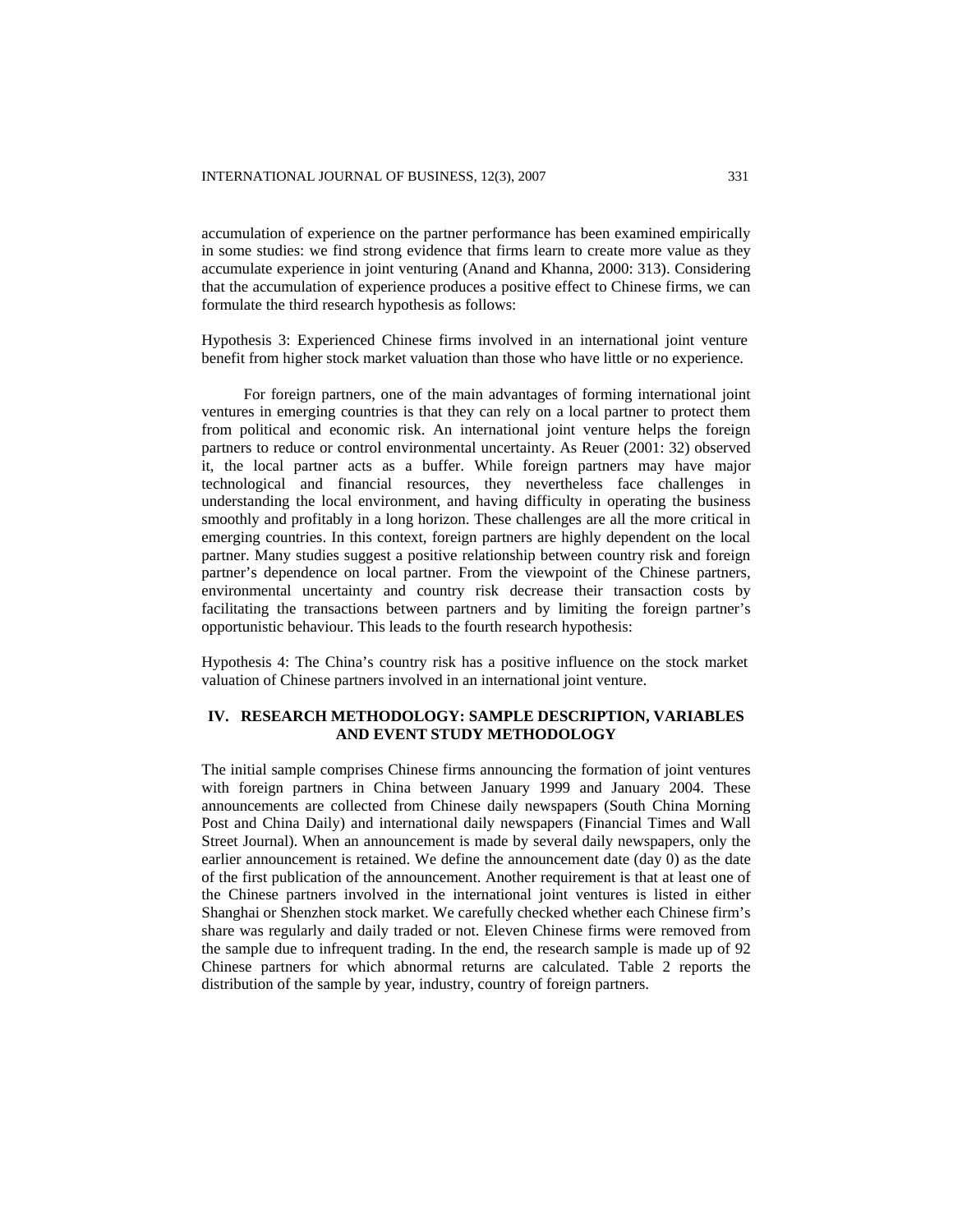| Year                                               | <b>Joint Ventures</b> | $\frac{0}{0}$ |
|----------------------------------------------------|-----------------------|---------------|
| 1999                                               | 8                     | 8.7           |
| 2000                                               | 12                    | 13            |
| 2001                                               | 20                    | 21.7          |
| 2002                                               | 36                    | 39.1          |
| 2003                                               | 16                    | 17.4          |
| Total                                              | 92                    | 100.0         |
| Industry (two-digit SIC code)                      | <b>Joint Ventures</b> | $\frac{0}{0}$ |
| 20-Food and Kindred Products                       | 4                     | 4.3           |
| 26-Paper and Allied Products                       | $\overline{c}$        | 2.2           |
| 28-Chemicals and Allied Products                   | 13                    | 14.1          |
| 29-Petroleum Refining and Related Industries       | $\mathbf{1}$          | 1.1           |
| 33-Primary Metal Industries                        | 3                     | 3.3           |
| 35-Industrial, Commercial Machinery and Computer   | 13                    | 14.1          |
| Equipment                                          |                       |               |
| 36-Electronic, Other Electrical Equipment and      | $\overline{4}$        | 4.3           |
| Components                                         |                       |               |
| 37-Transportation Equipment                        | 18                    | 19.6          |
| 47-Transportation Services                         | $\overline{c}$        | 2.2           |
| 48-Communications                                  | 8                     | 8.7           |
| 50-Wholesale Trade-Durable Goods                   | 5                     | 4.3           |
| 53-General Merchandise Stores                      | $\overline{c}$        | 2.2           |
| 58-Eating and Drinking Places                      | 1                     | 1.1           |
| 63-Insurance Carriers                              | 5                     | 5.4           |
| 67-Holding and Other Investment Offices            | $\overline{c}$        | 2.2           |
| 70-Hotels, Rooming Houses, Camps and Other Lodging | $\mathbf{1}$          | 1.1           |
| Places                                             |                       |               |
| 73-Business Services                               | 7                     | 7.6           |
| 75-Automotive Repair, Services and Parking         | $\mathbf{1}$          | 1.1           |
| 95-Administration of Environmental Quality         | $\mathbf{1}$          | 1.1           |
| Total                                              | 92                    | 100.0         |
| <b>Country of Foreign Partners</b>                 | <b>Joint Ventures</b> | $\frac{0}{0}$ |
| Australia                                          | $\mathbf{1}$          | 1.1           |
| Denmark                                            | $\mathbf{1}$          | 1.1           |
| France                                             | $\overline{4}$        | 4.3           |
| Great-Britain                                      | 7                     | 7.6           |
| Germany                                            | 14                    | 15.2          |
| Italy                                              | $\mathbf{1}$          | 1.1           |
| Japan                                              | 10                    | 10.9          |
| Malaysia                                           | 5                     | 5.4           |
| The Netherlands                                    | 2                     | 2.2           |
| Russia                                             | $\mathbf{1}$          | 1.1           |
| Singapore                                          | 8                     | 8.7           |
| South Korea                                        | 8                     | 8.7           |
| Sweden                                             | $\overline{4}$        | 4.3           |
| <b>USA</b>                                         | 26                    | 28.3          |
| Total                                              | 92                    | 100.0         |

**Table 2** Sample distribution by year, industry and country of foreign partners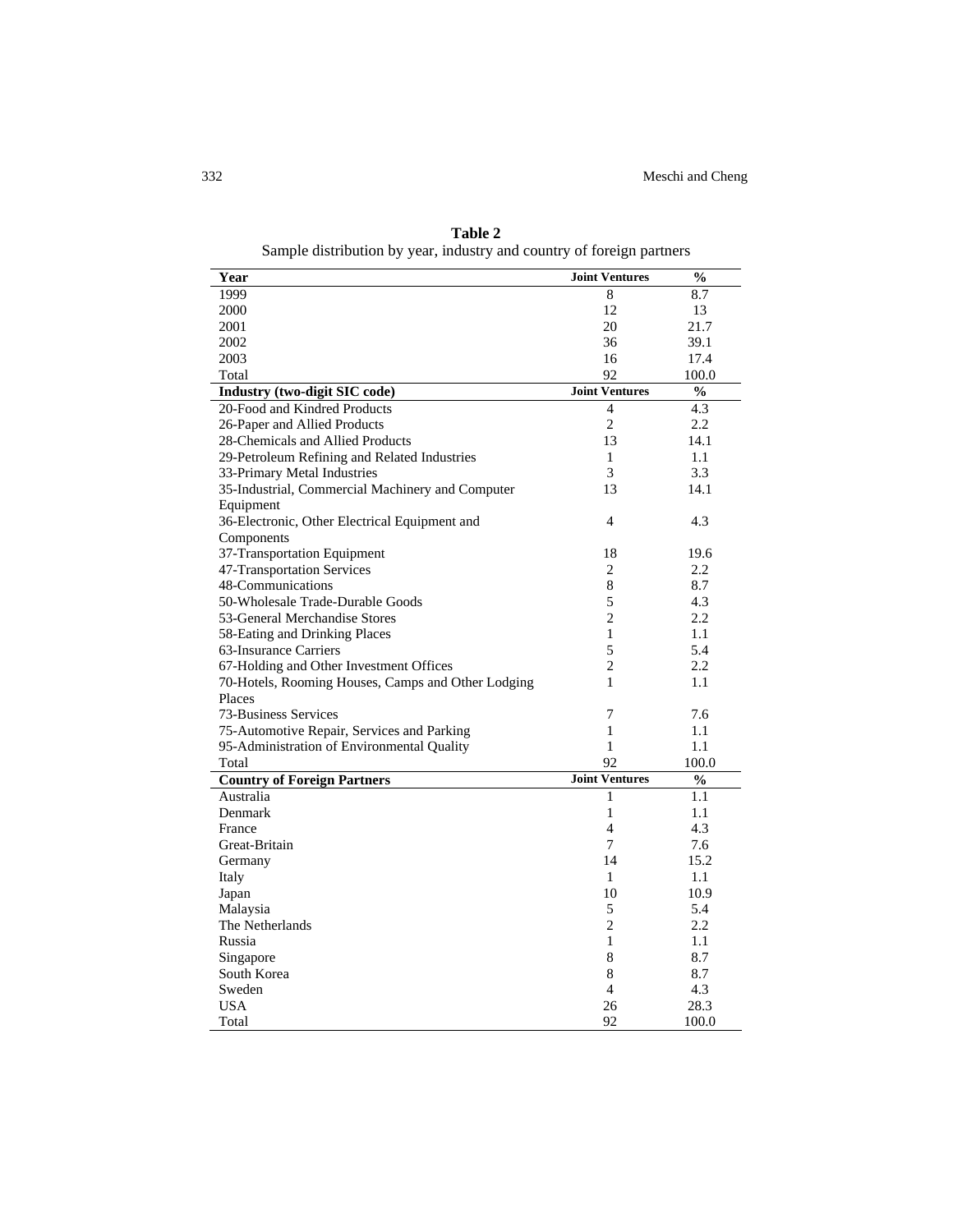As indicated in Table 2, nearly 40% of the international joint ventures were formed during year 2002. Within this sample, the number of joint ventures follows a constant progression from 1999 to 2002. We have created a new variable for the year of joint venture announcement (coded as  $1=1999, \ldots$  and  $5=2003$ ) to capture the possible time series effect. Various industries are present in the sample. The most frequent industries are transportation equipment (19.6% of the sample), industrial, commercial machinery and computer equipment (14.1%), and chemicals and allied products (14.1%). Furthermore, Table 2 shows that most foreign investors are American, European and to a lesser extent Japanese.

Table 3 presents descriptive statistics of the three explanatory variables: equity ownership, joint venture experience of Chinese partners, and China's country risk. The « Equity Ownership of Chinese Partners » variable is recoded 0=minority ownership, 1=50/50, and 2=majority ownership. The « Joint Venture Experience » variable is measured for all 92 Chinese partners. This variable is obtained by cumulating the number of previous Sino-foreign joint ventures formed by each Chinese partner in the three years prior to the formation of the current international joint venture. This variable is logarithmically transformed. The « China's Country Risk » variable is measured using the Euromoney country risk score. The country risk score proposed by Euromoney corresponds to a weighted mean of nine indicators, of which the most important are political risk (25% of the total score), economic performance (25%) and the debt size (10%). This score is positioned on a scale ranging from 0 to 1. To make it easier for interpretation, we have reversed this score: a score of 0 means no risk and a score of 1 maximum risk.

| Descriptive statistics of explanatory variables     |                       |               |  |  |  |  |  |
|-----------------------------------------------------|-----------------------|---------------|--|--|--|--|--|
| <b>Equity Ownership of Chinese Partners</b>         | <b>Joint Ventures</b> | $\frac{0}{0}$ |  |  |  |  |  |
| Minority Ownership                                  | 36                    | 39.1          |  |  |  |  |  |
| 50/50                                               | 31                    | 33.7          |  |  |  |  |  |
| Majority Ownership                                  | 25                    | 27.2          |  |  |  |  |  |
| Total                                               | 92                    | 100.0         |  |  |  |  |  |
| <b>Joint Venture Experience of Chinese Partners</b> | <b>Joint Ventures</b> | $\frac{0}{0}$ |  |  |  |  |  |
| 0-No Experience                                     | 50                    | 54.3          |  |  |  |  |  |
|                                                     | 17                    | 18.5          |  |  |  |  |  |
|                                                     |                       | 7.6           |  |  |  |  |  |
|                                                     | 6                     | 6.5           |  |  |  |  |  |
| 4 and more                                          | 12                    | 13.1          |  |  |  |  |  |
| Total                                               | 92                    | 100.0         |  |  |  |  |  |
| China's Country Risk (after recoding)               | $N=92$                | Min.= $0.55$  |  |  |  |  |  |
|                                                     | $Mean=0.6$            | $Max.=0.63$   |  |  |  |  |  |

**Table 3** 

Table 4 presents descriptive statistics of control variables: purpose, location of Sino-foreign joint ventures, listing place, status of Chinese partners, geographic origin, size of foreign partners, cultural distance between foreign and Chinese partners, and contract amount of international joint ventures. Some variables are transformed into dummy variables as follows: the « Joint Venture Purpose » variable is recoded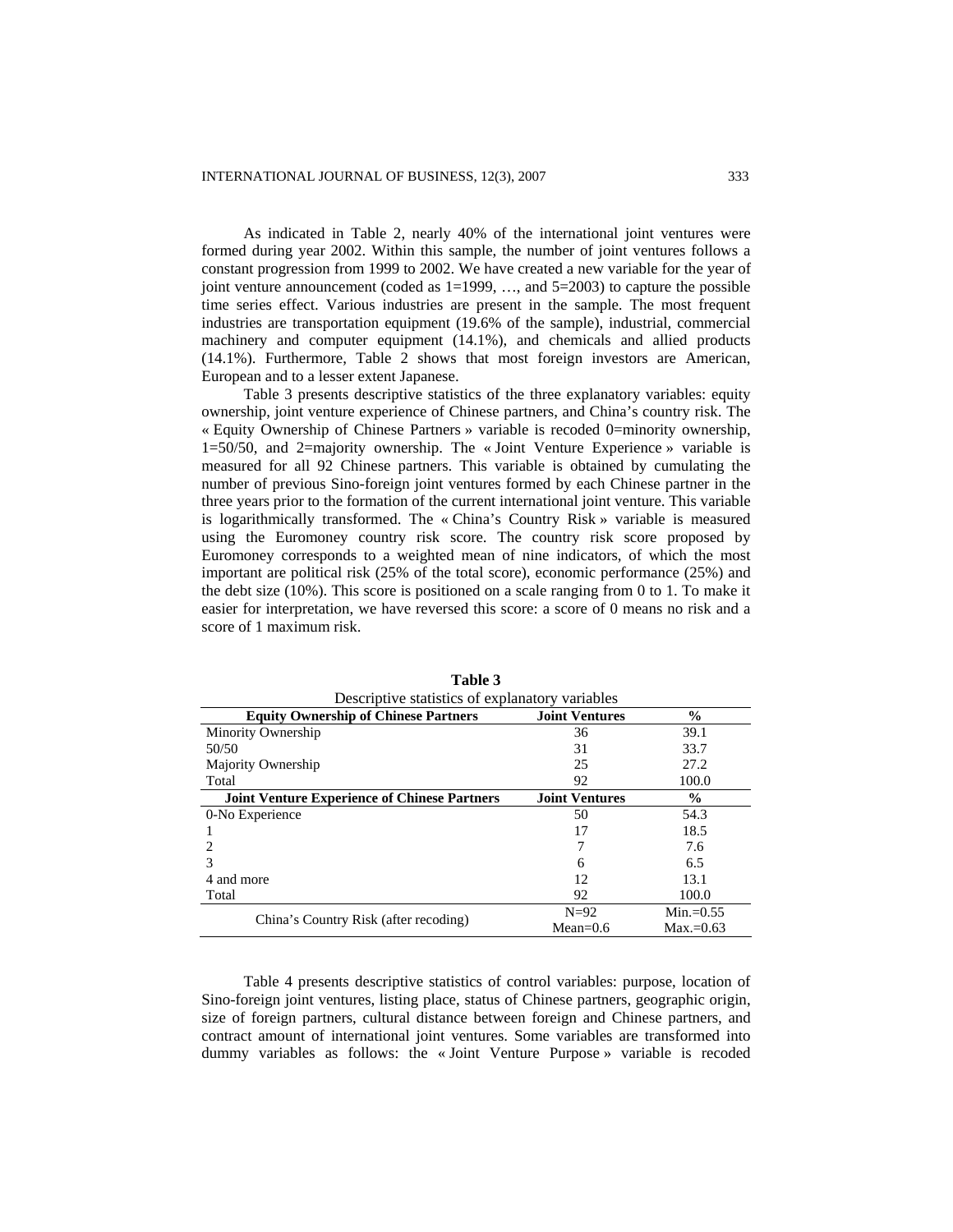0=manufacturing and 1=distribution, commercial or services. The « Joint Venture Location in China » variable is recoded 0=coastal, and 1=non-coastal. The « Listing Place of Chinese Partners » variable is recoded 0=Shenzhen Stock Exchange, and 1=Shanghai Stock Exchange. The « Status of Chinese Partners » variable is recoded 0=private firm, and 1=State-owned firm. The « Geographic Origin of Foreign Partners » variable is recoded 0=developed countries and 1= foreign emerging countries. The « Cultural Distance between Foreign and Chinese Partners » variable indicates whether foreign partners come from countries with a strong Chinese cultural influence (namely, Malaysia and Singapore) or not. This variable is recoded  $0=$ low cultural distance and 1=high cultural distance. The « Size of Foreign Partners » and « Contract Amount » variables are measured in \$US million. These variables are logarithmically transformed.

| Descriptive statistics of control variables                   |                       |               |
|---------------------------------------------------------------|-----------------------|---------------|
| <b>Joint Venture Purpose</b>                                  | <b>Joint Ventures</b> | $\frac{0}{0}$ |
| Manufacturing                                                 | 81                    | 88.0          |
| Distribution, Commercial or Services                          | 11                    | 12.0          |
| Total                                                         | 92                    | 100.0         |
| <b>Joint Venture Location in China</b>                        | <b>Joint Ventures</b> | $\frac{0}{0}$ |
| Coastal                                                       | 79                    | 85.9          |
| Non-Coastal                                                   | 13                    | 14.1          |
| Total                                                         | 92                    | 100.0         |
| <b>Listing Place of Chinese Partners</b>                      | <b>Joint Ventures</b> | $\frac{0}{0}$ |
| Shenzhen Stock Exchange                                       | 35                    | 38.0          |
| Shanghai Stock Exchange                                       | 57                    | 62.0          |
| Total                                                         | 92                    | 100.0         |
| <b>Status of Chinese Partners</b>                             | Joint Ventures        | $\frac{0}{0}$ |
| Private Firm                                                  | 40                    | 43.5          |
| State-Owned Firm                                              | 52                    | 56.5          |
| Total                                                         | 92                    | 100.0         |
| <b>Geographic Origin of Foreign Partners</b>                  | Joint Ventures        | $\frac{0}{0}$ |
| <b>Developed Countries</b>                                    | 84                    | 91.3          |
| <b>Emerging Countries</b>                                     | 8                     | 8.7           |
| Total                                                         | 92                    | 100.0         |
| <b>Cultural Distance between Foreign and Chinese Partners</b> | <b>Joint Ventures</b> | %             |
| Low                                                           | 11                    | 12            |
| High                                                          | 81                    | 88            |
| Total                                                         | 92                    | 100.0         |
| Size of Foreign Partners (\$US m)                             | $N=92$                | $Min = 4.3$   |
|                                                               | Mean=42 633.9         | $Max.=315604$ |
| <b>Contract Amount of Joint Ventures (\$US m)</b>             | $N=92$                | $Min = 1$     |
|                                                               | $Mean=187.1$          | $Max = 2700$  |

**Table 4**  Descriptive statistics of control variables

The standard event study methodology by Brown and Warner (1985) was used in this article. The market model is employed to examine the Shanghai and Shenzhen stock markets' reactions to announcements of Sino-foreign joint venture: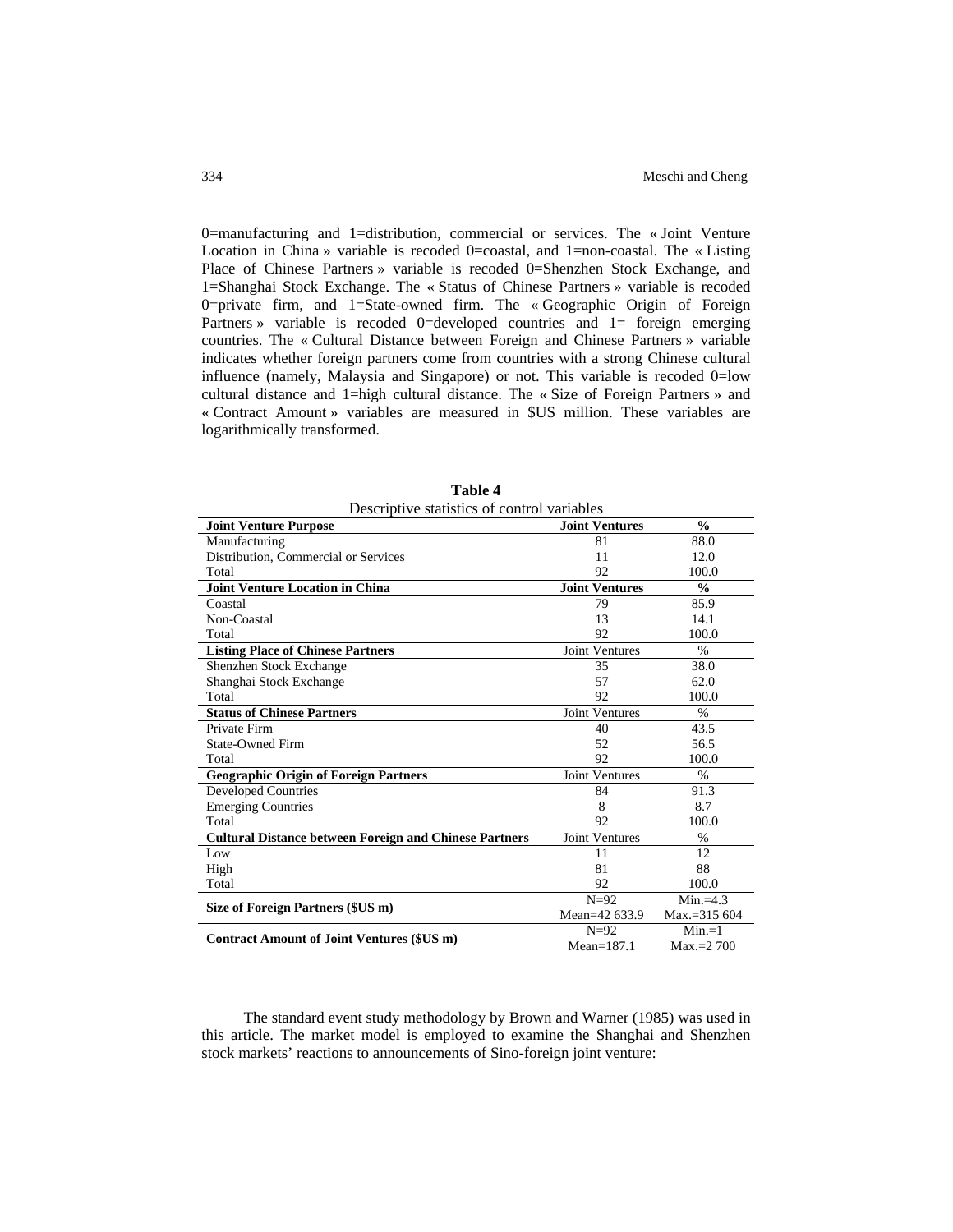$$
R_{it} = \alpha_i + \beta_i R_{mt} + \varepsilon_{it}, \quad E(\varepsilon_{it}) = 0, \quad \text{var}(\varepsilon_{it}) = \sigma_{\varepsilon_i}^2 \tag{1}
$$

Where  $R_{it}$  is the return on security i (i=1,...,N) and  $R_{mt}$  is the Chinese market portfolio index over the period t. We used two Chinese composite indexes: the SSEB index for Shanghai Stock Exchange and the SZSB index for Shenzhen Stock Exchange.  $\varepsilon_{it}$  is the error term for security i (i=1,...,N) at time t.  $\alpha_i$ ,  $\beta_i$ , and  $\sigma_{\varepsilon_i}^2$  are the parameters of the market model and they are estimated from the daily returns of Chinese B-shares of each firm in the sample over a period ranging from 170 and 21 days before the announcement date.

It is important to note that Shanghai and Shenzhen stock markets are divided into A-and B-shares. During our sampling period ([1999-2003]), the A-shares were traded in Chinese currency and were reserved exclusively for domestic Chinese investors. The B-shares were open to foreign investors and were traded in \$US for Shanghai shares and in \$HK for Shenzhen shares. In this paper, we analyzed only stock market reactions for B shares of the Chinese firms. During our sampling period, the A- and B-share Chinese markets were still segregated. In other words, B-shares were still only available (legally) to foreign investors while A-shares were limited to domestic Chinese investors. However, this rule has been changing as the Qualified Foreign Institutional Investors (QFII) scheme was officially implemented by the end of 2003 allowing selective international financial services firms to accept foreign funds to invest in Ashares through a mutual fund structure in China. Thus, under the two-tier market before 2004, the market movement and behavior of the A- and B-shares markets are quite different. It is because B-shares are invested by foreign institutional investors, mostly in the form of mutual funds registered in other countries. These international investors have a longer investment horizon than the domestic A-shares investors who are more interested in short-term speculative trading. In addition, B-share investors' behavior are more in line with the US and European market participants in terms of how they process information and react to announcements. As in this paper, we want to compare our results with the existing joint venture literature which focuses on US and European markets, using B-shares in our study will be appropriate for making comparison between our announcements with those reported in the literature.

A Durbin-Watson test was performed for each market model in order to control for serial correlation (Copeland and Weston, 1988). Only four cases reveal significant serial correlation in the residuals. As the number of cases affected appears to be small in comparison with the total sample size, the impact of serial correlation biases on the estimation of normal returns was considered to be negligible. Finally, Chinese stock market reactions to announcements of Sino-foreign joint venture were measured by estimating average abnormal returns (ARs) and cumulative average abnormal returns (CARs) over two distinct event windows (see CAR<sub>-1+1</sub> and CAR<sub>-1+3</sub>). . Short event windows are selected here because they are more appropriate than longer ones in avoiding statistical biases and confounding effects (MacWilliams and Siegel, 1997). More specifically, ARs were calculated as follows:

$$
\hat{A}R_{it} = \hat{\varepsilon}_{it} = R_{it} - \hat{\alpha}_i - \hat{\beta}_i R_{mt}
$$
 (2)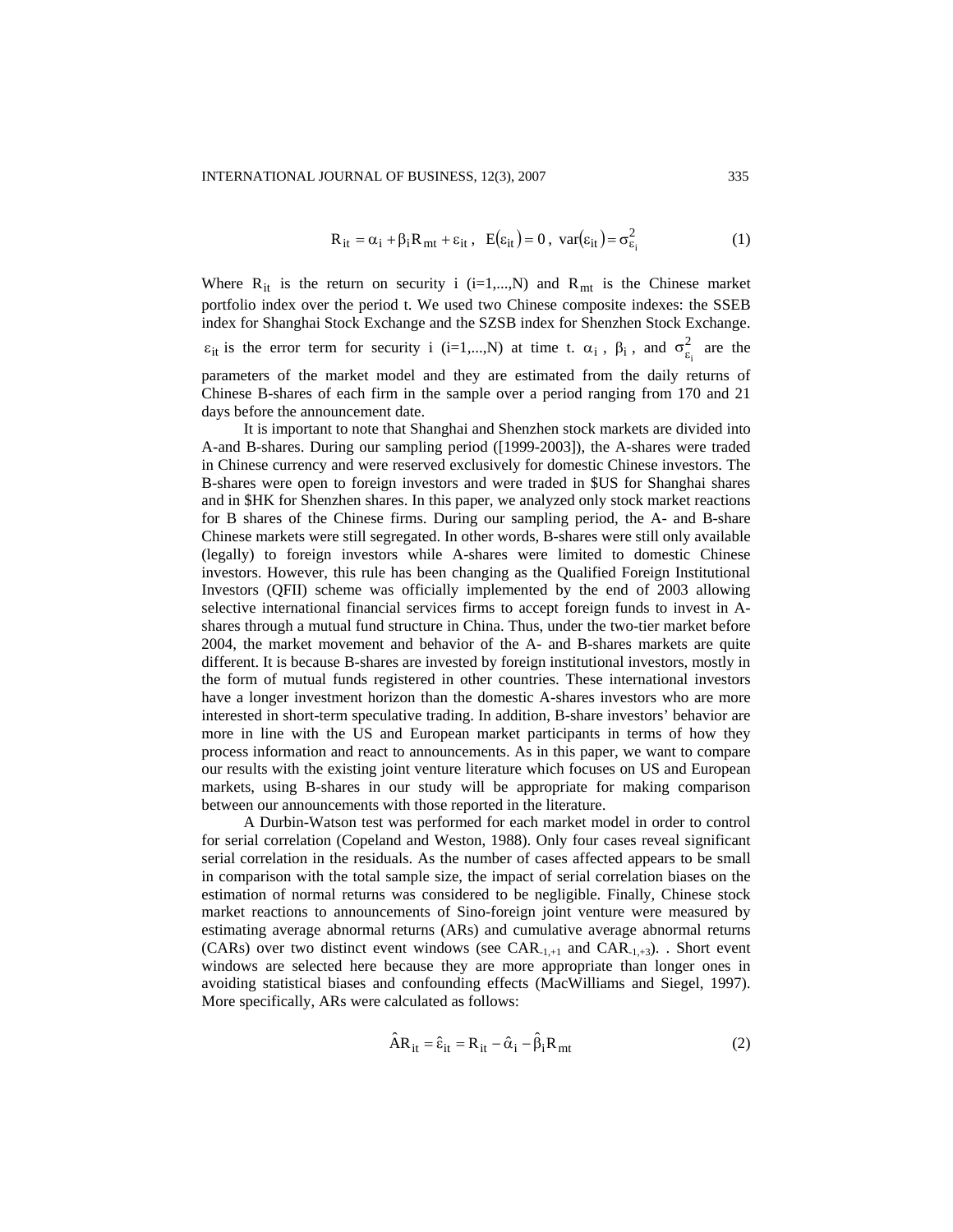336 Meschi and Cheng

$$
\overline{AR}_t = \frac{1}{N} \sum_{i=1}^{N} \hat{AR}_{it}
$$
 (3)

Where N is the total number of Chinese firms in the sample and  $AR_t$  is the average abnormal returns for day t. Cumulative average abnormal returns, CARs, for Chinese firm i from time  $t_1$  to time  $t_2$  were calculated as follows:

$$
\overline{\text{CAR}}(t_1, t_2) = \sum_{t=t_1}^{t_2} \overline{\text{AR}}_t \tag{4}
$$

Statistical tests (z statistics and cumulative z statistics) were conducted on these different abnormal returns and cumulative abnormal returns (ARs and CARs) for assessing the statistical significance of Chinese stock market reactions.

### **V. SHAREHOLDER VALUE CREATION OF CHINESE PARTNERS IN INTERNATIONAL JOINT VENTURES IN CHINA: MAIN RESULTS AND DETERMINANTS**

Table 5 summarizes abnormal returns (ARs and CARs) for the various event windows.

#### **Table 5**

Abnormal returns (ARs) and cumulative abnormal returns (CARs) of Chinese partners

| Days                                                                                                    | ARs        |  |  |  |
|---------------------------------------------------------------------------------------------------------|------------|--|--|--|
| $-3$                                                                                                    | $-0.25%$   |  |  |  |
| $-2$                                                                                                    | $-0.29%$   |  |  |  |
| $-1$                                                                                                    | 0.3%       |  |  |  |
| 0-Announcement                                                                                          | $0.43\%*$  |  |  |  |
| 1                                                                                                       | 0.3%       |  |  |  |
| 2                                                                                                       | 0.25%      |  |  |  |
| 3                                                                                                       | 0.32%      |  |  |  |
|                                                                                                         | $1.05\%**$ |  |  |  |
| $\begin{array}{c} \mathrm{CAR}_{\text{-}1,\text{+}1} \\ \mathrm{CAR}_{\text{-}1,\text{+}3} \end{array}$ | $1.62\%**$ |  |  |  |

\* and \*\* denote statistical significance at the 10% and 5% level, respectively (two-tailed tests)

Significant and positive ARs are found on the announcement day (0.43%). It appears that both the Shanghai and Shenzhen stock markets react positively to announcements of Sino-foreign joint venture, but these reactions are mainly observed on the day when they are made official. Table 5 also indicates that this result is robust to the choice of the event window over which abnormal returns are cumulated: statistical significance of  $CAR_{-1,+1}$  and  $CAR_{-1,+3}$  confirm the positive valuation effects of Chinese firms. Therefore, our results show that Chinese stock markets reward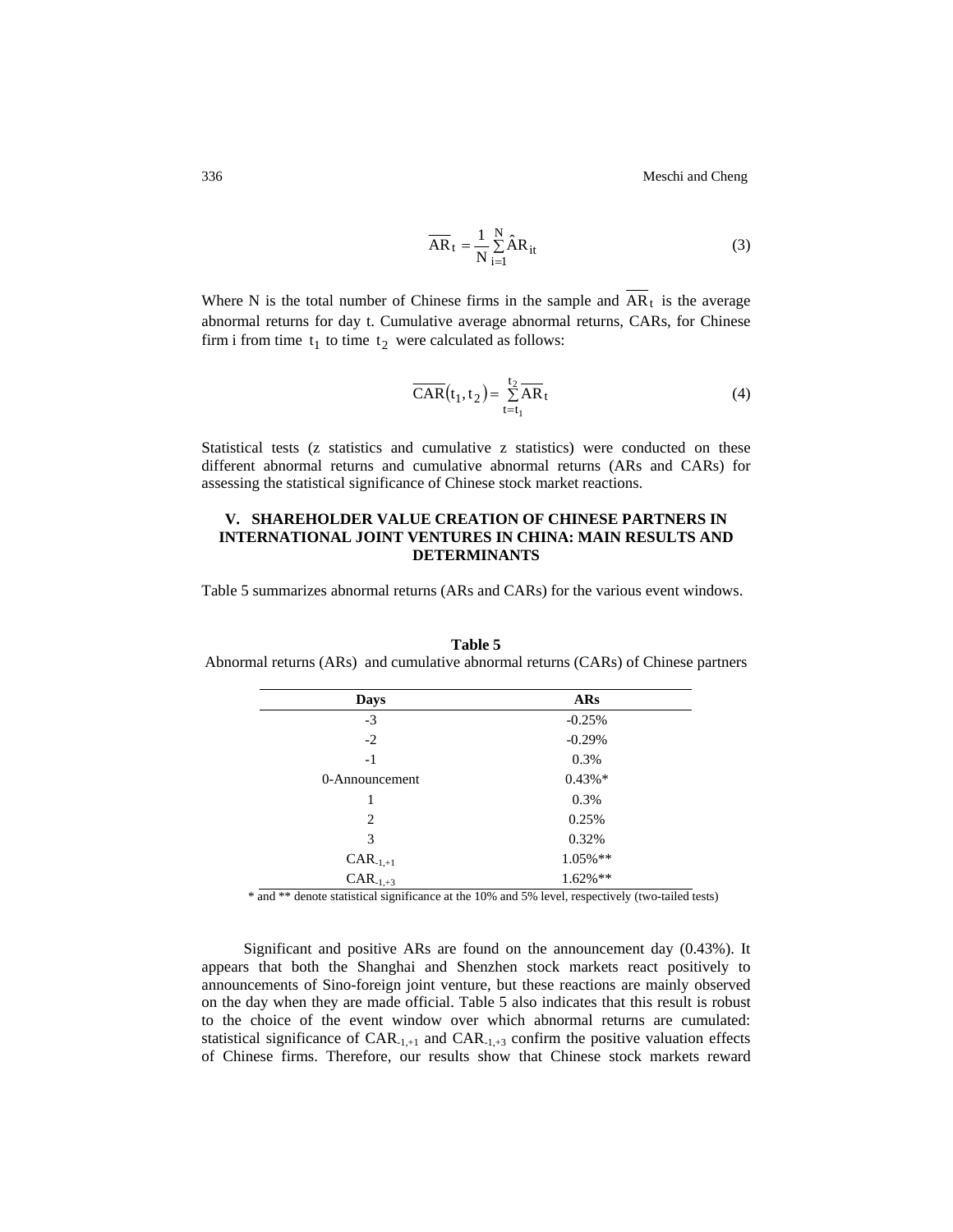Chinese firms collaborating with foreign firms in international joint ventures. These announcements have a significant and positive impact on shareholder value creation of Chinese partners. These results support Hypothesis 1, which argued that Chinese firms involved in an international joint venture benefit from positive abnormal returns.With a 0.43% stock market effect on the announcement day and CARs above 1%, Chinese stock market reactions have shown similarities with those observed particularly by Chen et al. (1991), Gupta et al. (1991) or Cheng et al. (1998) in the US stock market

**Table 6**  Correlation matrix (explanatory and control variables)

| <b>Variables</b>         | 1             | $\mathbf{2}$                                   | 3              | $\overline{\mathbf{4}}$                                          | 5                          | 6       | 7                    | 8       | 9       | 10      | 14      |
|--------------------------|---------------|------------------------------------------------|----------------|------------------------------------------------------------------|----------------------------|---------|----------------------|---------|---------|---------|---------|
| 1. Time Trend            |               |                                                |                |                                                                  |                            |         |                      |         |         |         |         |
| 2. Listing Place of      | 0.03          |                                                |                |                                                                  |                            |         |                      |         |         |         |         |
| <b>Chinese Partners</b>  |               |                                                |                |                                                                  |                            |         |                      |         |         |         |         |
| 3. Geographic            |               |                                                |                |                                                                  |                            |         |                      |         |         |         |         |
| <b>Origin of Foreign</b> | 0.02          | $-0.08$                                        |                |                                                                  |                            |         |                      |         |         |         |         |
| <b>Partners</b>          |               |                                                |                |                                                                  |                            |         |                      |         |         |         |         |
| 4. Cultural              | 0.01          | $-0.06$ $0.65^{\frac{8}{3}}$                   |                |                                                                  |                            |         |                      |         |         |         |         |
| <b>Distance</b>          |               |                                                |                |                                                                  |                            |         |                      |         |         |         |         |
| 5. Contract              | $-0.05$       | 0.15                                           |                | $-0.14 - 0.26^{\Psi}$                                            |                            |         |                      |         |         |         |         |
| Amount                   |               |                                                |                |                                                                  |                            |         |                      |         |         |         |         |
| 6. Size of Foreign       | 0.17          | 0.16                                           |                | $-0.34^{\frac{8}{3}}$ $-0.44^{\frac{9}{3}}$ $0.50^{\frac{8}{3}}$ |                            |         |                      |         |         |         |         |
| <b>Partners</b>          |               |                                                |                |                                                                  |                            |         |                      |         |         |         |         |
| 7. Status of             | $-0.01$       | $0.19*$                                        | $-0.12 - 0.08$ |                                                                  | 0.10                       | 0.07    |                      |         |         |         |         |
| <b>Chinese Partners</b>  |               |                                                |                |                                                                  |                            |         |                      |         |         |         |         |
| 8. Joint Venture         | 0.02          | $-0.06$                                        | $-0.2*$        |                                                                  | $0.08 - 0.34$ <sup>§</sup> | $-0.01$ | 0.04                 |         |         |         |         |
| <b>Purpose</b>           |               |                                                |                |                                                                  |                            |         |                      |         |         |         |         |
| 9. Joint Venture         | 0.12          | 0.13                                           | $-0.01$        |                                                                  | $-0.07 - 0.09$             | $-0.01$ | 0.10                 | 0.01    |         |         |         |
| <b>Location in China</b> |               |                                                |                |                                                                  |                            |         |                      |         |         |         |         |
| 10. Equity               |               |                                                |                |                                                                  |                            |         |                      |         |         |         |         |
| Ownership of             |               | $-0.04$ $-0.22^{\psi}$ $-0.15$ $-0.17$ $-0.07$ |                |                                                                  |                            | $-0.08$ | $-0.18$ <sup>*</sup> | 0.01    | 0.10    |         |         |
| <b>Chinese Partners</b>  |               |                                                |                |                                                                  |                            |         |                      |         |         |         |         |
| 11. Joint Venture        | $0.34^{\$}$   | $-0.09$                                        | 0.10           | 0.12                                                             | 0.15                       | 0.04    | 0.12                 | 0.03    | $-0.16$ | $-0.02$ |         |
| <b>Experience</b>        |               |                                                |                |                                                                  |                            |         |                      |         |         |         |         |
| 12. China's              | $0.22^{\psi}$ | 0.1                                            | $-0.01$        | $0.18^*$                                                         | $-0.11$                    | $-0.06$ | 0.14                 | $-0.09$ | 0.04    | 0.06    | $-0.01$ |
| <b>Country Risk</b>      |               |                                                |                |                                                                  |                            |         |                      |         |         |         |         |

\*, ψ and § denote statistical significance at the 10%, 5% and 1% level, respectively (two-tailed tests)

Table 6 presents a correlation matrix with explanatory and control variables. This correlation matrix does not raise any particular problems of colinearity among the different variables. Table 7 reports the results of multiple regression models that examine the impact of explanatory and control variables (see Tables 2, 3 and 4) on  $AR_0$ ,  $CAR_{-1,+1}$  and  $CAR_{-1,+3}$ . For each dependent variable  $(AR_0, CAR_{-1,+1}$  and  $CAR_{-1,+3}$ , Table 7 includes two regression models. Multicollinearity is checked by using the tolerance level of variance inflation factor (VIF) values. All VIF values were less than 2.5 and lower than the recommended cut-off value of 10 (Mendenhall and Sincich,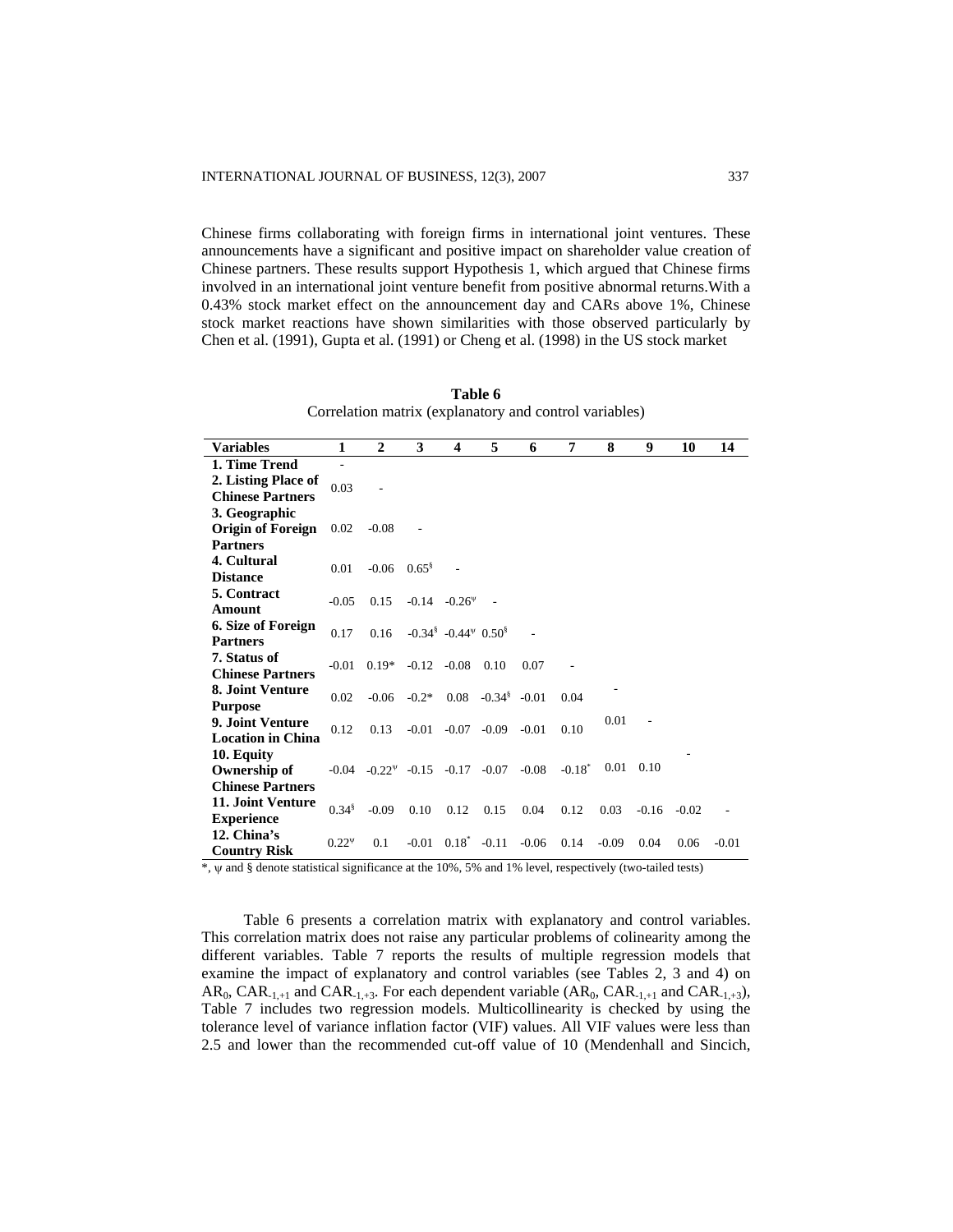1986). Thus, it is unlikely that multicollinearity biases the multiple regression models presented in Table 7.

|                                  | $AR_0$         |                       | $CAR_{-1,+1}$  |                       | $CAR_{-1,+3}$  |                       |  |
|----------------------------------|----------------|-----------------------|----------------|-----------------------|----------------|-----------------------|--|
| <b>Variables</b>                 | <b>Model 1</b> | <b>Model 2</b>        | <b>Model 1</b> | <b>Model 2</b>        | <b>Model 1</b> | <b>Model 2</b>        |  |
| <b>Constant</b>                  | $-0.002$       | $0.119^*$             | 0.013          | $0.176^*$             | 0.033          | 0.12                  |  |
| <b>Time Trend</b>                | 0.002          | 0.003                 | 0.002          | 0.005                 | 0.004          | 0.007                 |  |
| <b>Listing Place of Chinese</b>  |                |                       |                |                       |                |                       |  |
| <b>Partners</b>                  | $-0.001$       | $-0.004$              | 0.002          | 0.001                 | 0.002          | $-0.002$              |  |
| Geographic Origin of             |                |                       |                |                       |                |                       |  |
| <b>Foreign Partners</b>          | $-0.27^{\nu}$  | $-0.034$ <sup>§</sup> | $-0.032$       | $-0.039$ <sup>*</sup> | $-0.047$ *     | $-0.052$ <sup>*</sup> |  |
| <b>Cultural Distance</b>         | 0.012          | 0.014                 | 0.014          | 0.022                 | 0.026          | 0.027                 |  |
| <b>Contract Amount</b>           |                |                       | $-0.002$       | $-0.002$              | $-0.001$       | 0.0001                |  |
|                                  | $-0.006$       | $-0.007$              |                |                       |                |                       |  |
| <b>Size of Foreign Partners</b>  | $0.006^{\psi}$ | $0.005^*$             | 0.001          | 0.0001                | $-0.005$       | $-0.006$              |  |
| <b>Status of Chinese</b>         | $-0.013^{\nu}$ | $-0.013^{\nu}$        | $-0.014$       | $-0.011$              | $-0.017$       | $-0.017$              |  |
| <b>Partners</b>                  |                |                       |                |                       |                |                       |  |
| <b>Joint Venture Purpose</b>     | $-0.01$        | $-0.012$ <sup>*</sup> | $-0.002$       | $-0.004$              | $-0.001$       | $-0.001$              |  |
| <b>Joint Venture Location in</b> | 0.001          | 0.002                 | 0.006          | 0.004                 | $-0.001$       | $-0.001$              |  |
| China                            |                |                       |                |                       |                |                       |  |
| <b>Equity Ownership of</b>       |                | $-0.009$ <sup>*</sup> |                | $-0.003$              |                | $-0.01$               |  |
| <b>Chinese Partners</b>          |                |                       |                |                       |                |                       |  |
| <b>Joint Venture Experience</b>  |                | $-0.007$              |                | $-0.018$              |                | $-0.021$              |  |
| <b>China's Country Risk</b>      |                | $-0.184$ <sup>*</sup> |                | $-0.275$              |                | $-0.13*$              |  |
| $R^2$                            | 0.183          | 0.3                   | 0.067          | 0.113                 | 0.092          | 0.132                 |  |
| Adjusted $\mathbb{R}^2$          | 0.093          | 0.194                 | 0.035          | 0.021                 | 0.008          | 0.001                 |  |
| F                                | $2.037*$       | $2.822$ <sup>§</sup>  | 0.656          | 0.841                 | 0.918          | 1.003                 |  |
| N                                | 92             | 92                    | 92             | 92                    | 92             | 92                    |  |

**Table 7**  Multiple regression models

\*, ψ and § denote statistical significance at the 10%, 5% and 1% level, respectively (two-tailed tests).

Note: cell entries are standardized coefficient estimates.

Overall, most multiple regression models were not statistically significant. Only models 1 and 2 using  $AR_0$  as dependent variable were significant (at  $p < 0.01$ ). More specifically, the results in Table 7 do not provide support for Hypothesis 2, which argued for a positive impact of the percentage of the Sino-foreign joint venture's equity stake held by the Chinese partners on shareholder value creation. The standardized coefficient estimate for the « Equity Ownership of Chinese Partners » variable is not statistically significant. Nor do the results support Hypothesis 3. Likewise, there is no evidence to support the assumption that Chinese partners with stronger joint venture experience in Sino-foreign joint ventures benefit from greater stock market valuation than those who have little or no experience. In contrast, the results for  $AR_0$  and  $CAR$ .  $1+3$  do not support Hypothesis 4 but the standardized coefficient estimate for the « China's Country Risk » variable is statistically significant. There is an impact of the China's country risk on abnormal returns of Chinese partners but this impact is opposed to that hypothesized. In other words, the China's country risk has a significant and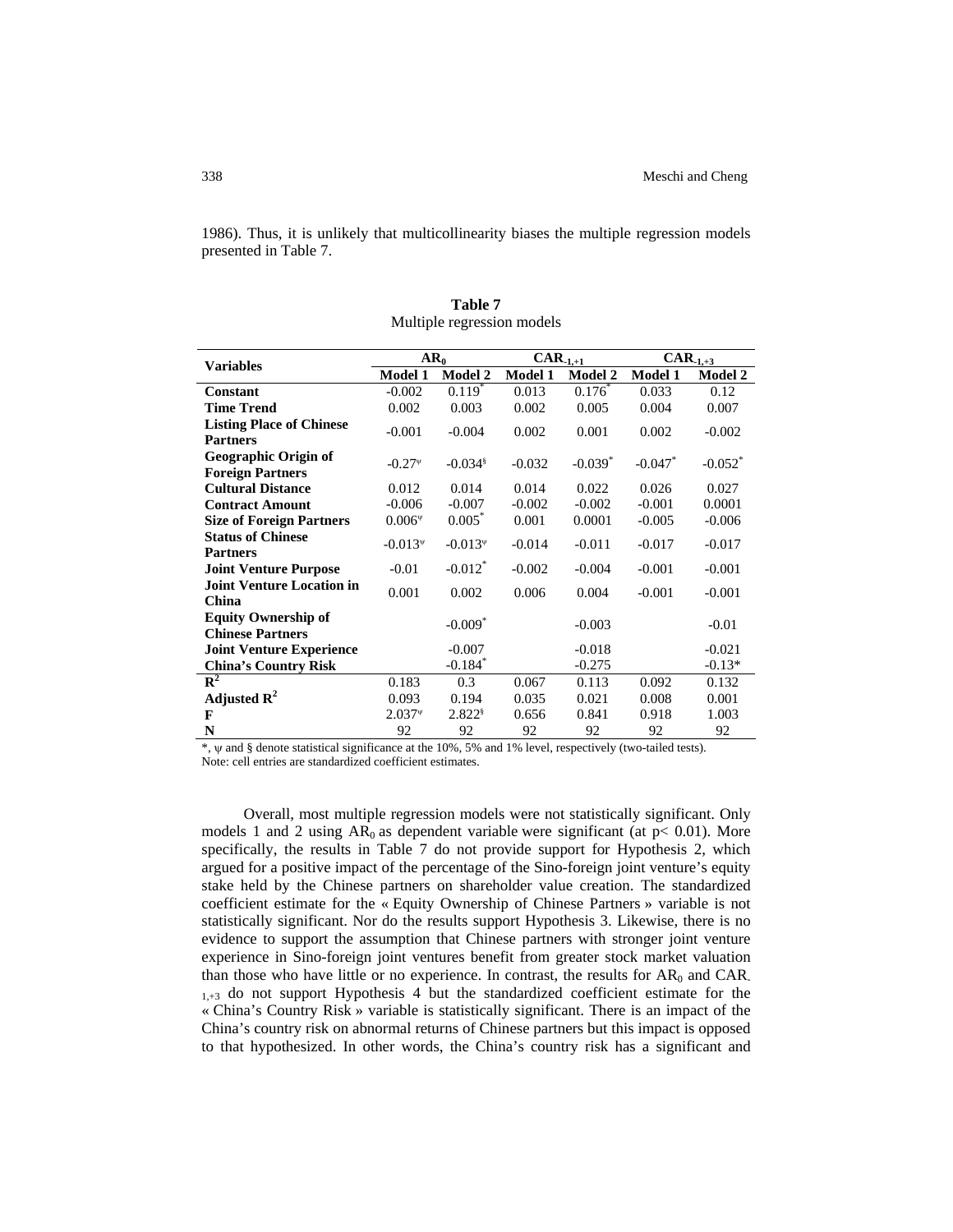negative influence on the stock market valuation of Chinese partners involved in Sinoforeign joint ventures.

Regarding control variables, the « Geographic Origin of Foreign Partners » is the only variable displaying a statistically significant impact on abnormal returns for nearly all models. The standardized coefficient estimates for « Geographic Origin of Foreign Partners » are negative, indicating that Chinese partners forming a joint venture with foreign firms originating from developed countries receive higher abnormal returns than Chinese partners teaming up with firms originating from emerging countries. Two other control variables, « Size of Foreign Partners » and « Status of Chinese Partners », stand out but their statistically significant impact remains limited to models 1 and 2 using  $AR_0$  as dependent variable.

#### **VI. CONCLUSION**

Many event studies have investigated the stock market reactions to Sino-foreign joint ventures from the viewpoint of the European and US partners. The literature review of these event studies shows that European and US partners involved in an international joint venture in China create shareholder value (see Table 1). Comparing abnormal returns of Chinese partners with those of European and US partners leads us to conclude that there is a similarity between European, US and Chinese stock market reactions to announcements of Sino-foreign joint venture: we find evidence that Shanghai and Shenzhen stock markets react significantly and positively to announcements of Sino-foreign joint venture.

Drawing on the transactional theory of international joint ventures (Nee, 1992; Yan and Gray, 1994; Mjoen and Tallman, 1997; Hennart et al., 1998), this paper has sought to identify determinants of the shareholder value creation of Chinese partners. In this study, we were able to identify and define three variables derived from the transaction cost theory as determinants of partner performance in international joint ventures. More specifically, we have considered the stock market reactions to percentage of the Sino-foreign joint venture's equity held by the Chinese partners, joint venture experience of Chinese partners, and China's country risk. When we examine the impact of transactional and control variables on the announcement day, 3-day (see  $CAR_{-1,+1}$  and 5-day (see  $CAR_{-1,+3}$ ) abnormal returns, only four determinants – geographic origin, size of foreign partners, status of Chinese partners, and China's country risk – are found. It is important to note that China's country risk have a significant impact on  $AR_0$  and  $CAR_{1,1,3}$ , but its effect on abnormal returns of Chinese partners is opposite to that predicted. Consequently, Hypotheses 2, 3 and 4, assuming that the main determinants of abnormal returns are related to transactional variables, are not supported. These findings provide evidence for a modest or very limited role for transactional variables in influencing the shareholder value creation of Chinese partners.

These findings question the applicability of the transaction cost theory to the analysis of the stock market performance of Chinese partners and its determinants. They show that transaction cost theory is a theoretical framework that is more appropriate for analyzing the performance of foreign partners (Nee, 1992; Yan and Gray, 1994; Mjoen and Tallman, 1997; Hennart et al., 1998) than that of Chinese partners involved in international joint ventures. Regarding the non-significance of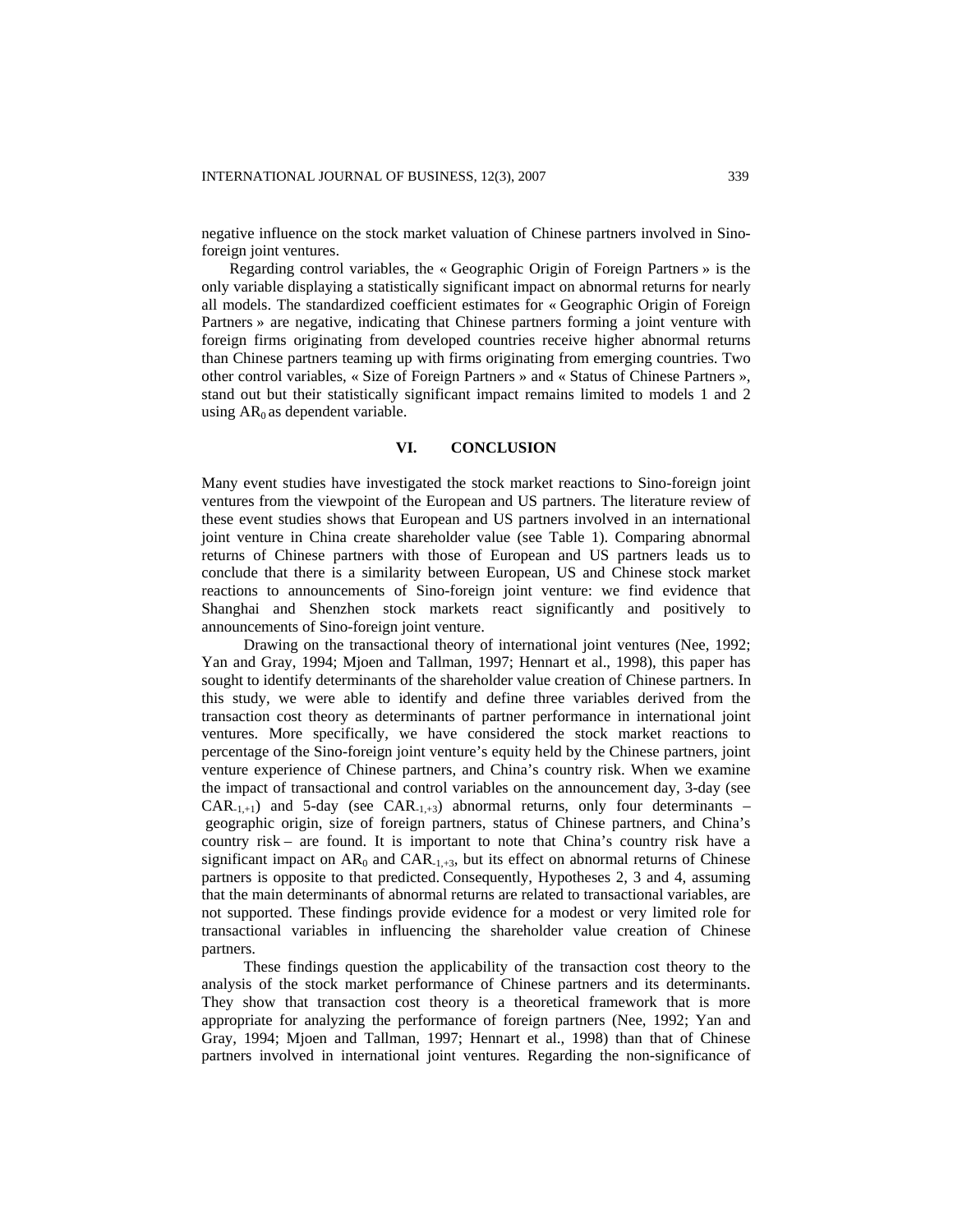transactional variables in this setting, transaction cost theory seems to provide a theoretical lens that is less suitable for local or Chinese partners than for foreign partners.

Future research could consider the performance of Chinese or local partners using explanatory variables derived from other theories of the firm. The resource-based view, organizational learning theory, and bargaining power theory could be used as alternative theoretical lenses for analyzing the performance of local partners. This could be a first extension of this research. A second extension could be to examine these different theoretical frameworks by adopting other measurements of the performance of Chinese partners. By adding to the analysis other performance proxies such as the joint venture survival or satisfaction of Chinese partners with the joint venture, the results obtained in this paper could be cross-checked and given additional validity. A last extension of this research would be to extend the analysis of the shareholder value creation of Chinese partners to other Asian local partners.

#### **REFERENCES**

- Anand, B.N., and T. Khanna, 2000, "Do Firms Learn to Create Value? The Case of Alliances", *Strategic Management Journal* 21, Special Issue, pp. 295-315.
- Barkema, H.G., O. Shenkar, F. Vermeulen, and J.H. Bell, 1997, "Working Abroad, Working with Others: How Firms Learn to Operate International Joint Ventures", *Academy of Management Journal* 40, 2, pp. 426-442.
- Bleeke, J., and D. Ernst, 1991, "The Way to Win in Cross-Border Alliances," *Harvard Business Review* 69, 6, pp. 127-135.
- Brown, S., and J. Warner, 1985, "Using Daily Stock Returns: The Case of Event Studies", *Journal of Financial Economics* 14, 3, pp. 3-31.
- Chen, H., M.Y. Hu, and J.C. Shieh, 1991, "The Wealth Effect of International Joint Ventures: The Case of U.S. Investment in China", *Financial Management* 20, 4, pp. 31-41.
- Cheng, L.T., J.K. Fung, and K. Lam, 1998, "An Examination of the Determinants of Stock Price Effects of US-Chinese Joint Venture Announcements", *International Business Review* 7, 2, pp. 151-161.
- Cheng, L.T., and J.E. MacDonald, 2001, "The Stock Price Effects of Political Risk on International Corporate Alliances: The Case of China and Russia", *Corporate Finance Review* 5, 3, pp. 21-32.
- Cohen, W.M., and D.A. Levinthal, 1990, "Absorptive Capacity: A New Perspective on Learning and Innovation", *Administrative Science Quarterly* 35, 1, pp. 128-152.
- Connolly, S.G., 1984. "Joint Ventures with Third World Multinationals: A New Form of Entry to International Markets", *Columbia Journal of World Business*, Summer, pp. 18-22.
- Copeland, T.E., and J.F. Weston, 1988, *Financial Theory and Corporate Policy*, Addison-Wesley.
- Gupta, A., C.B. McGowan, L. Misra, and A. Missirian, 1991, "Gains from Corporate Multinationalism: Evidence from the China Experience", *The Financial Review* 26, 3, pp. 387-407.